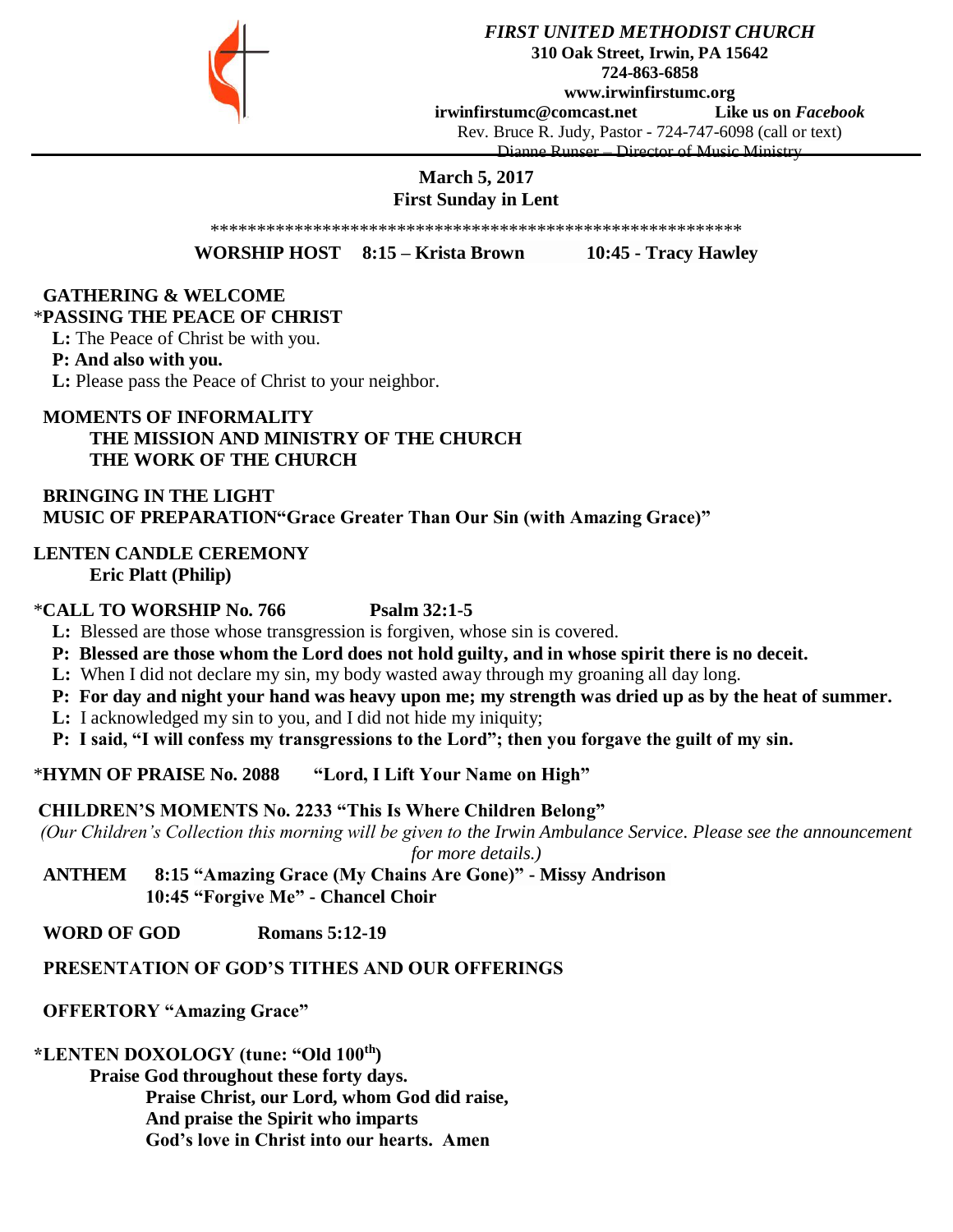## \***PRAYER OF DEDICATION AND THANKS**

**\*HYMN No. 2112 "Jesus Walked This Lonesome Valley"**

#### **JOYS AND CONCERNS**

 **PASTORAL PRAYER & THE LORD'S PRAYER** 

 **Our Father who art in heaven, hallowed be thy name, thy kingdom come, thy will be done on earth as it is in heaven. Give us this day our daily bread; and forgive us our trespasses as we forgive those who trespass against us. And lead us not into temptation, but deliver us from evil, for thine is the kingdom, and the power and the glory forever. AMEN**

**SERMON SCRIPTURE** Matthew 4:1-11

 **SERMON "It Is Written!"**

 **SACRAMENT OF HOLY COMMUNION III Pg. 15 THE INVITATION WORDS OF ASSURANCE SACRAMENT** (All are welcome. Please follow the directions of the ushers.) \***HYMN OF PARTING No. 298 "When I Survey the Wondrous Cross"**

\***BENEDICTION** 

\***MUSIC OF PARTING "In the Cross of Christ I Glory"**

*The service is under the control of the Holy Spirit. The altar rail is always open.*

\***Those who are able, please stand**.

\*\*\*\*\*\*\*\*\*\*\*\*\*\*\*\*\*\*\*\*\*\*\*\*\*\*\*\*\*\*\*\*\*\*\*\*\*\*\*\*\*\*\*\*\*\*\*\*\*\*\*\*\*\*\*\*\*

**ATTENDANCE LAST WEEK Saturday: 27 Sunday: 8:15 - 82 10:45 – 69 Ash Wednesday - 55**

#### **SERVING YOU TODAY**

**GREETERS:** 8:15 - Connie Fontana & Barb Ceresa

10:45 – Lee Stewart & Lois Kuhn

**USHERS TEAMS:**  $8:15 - \text{Men's Group}$   $10:45 - \text{Low Berta}$ 

**SOUND TEAM:** 8:15 – Fritz Runser 10:45 – Kyle Bryan

**NURSERY:** Our Nursery (birth through age 5) is open during the worship services. The attendents today are John Weber and Lori Loughner. In the event that no attendents are present, parents are still welcome to use the nursery however they must stay with their children.

**ALTAR FLOWERS:** The altar flowers today are presented in memory of Grace Hansel from the Weber family. \*\*\*\*\*\*\*\*\*\*\*\*\*\*\*\*\*\*\*\*\*\*\*\*\*\*\*\*\*\*\*\*\*\*\*\*\*\*\*\*\*\*\*\*\*\*\*\*\*\*\*\*\*\*\*\*\*

**ATTENTION High school students, middle school students, current adult volunteers, and anyone remotely considering being involved in the youth program!**

My name is Stephen Mannion, the new Youth Pastor. I am very anxious to meet you all and work with you to make the youth program an impactful force in the church and in the community. I would like to have an opportunity to just sit and talk over some pizza, on me. No sign up necessary. Just show up! I look forward to meeting you all.

**When: Wednesday March 8th, 7:00 pm**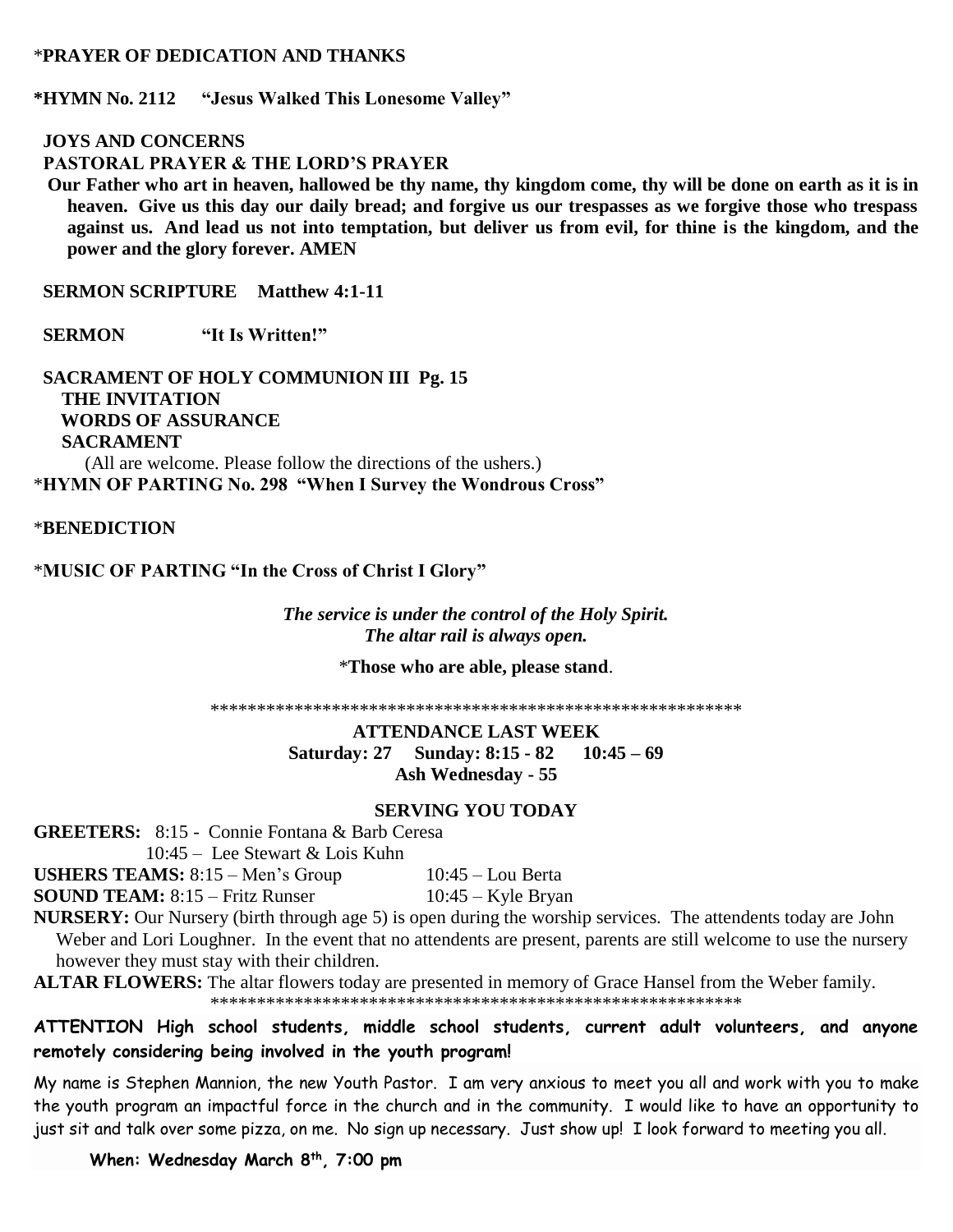## **(Feel free to come late if you can't get there at 7) Where: Meet at the church and walk over to Cafe Supreme When will we be done? (I can hear the parents asking): 9:00 pm**

Any questions: email Stephen at [pastormannion@gmail.com](javascript:window.top.ZmObjectManager.__doClickObject(document.getElementById(%22OBJ_PREFIX_DWT3415_com_zimbra_email%22));)

\*\*\*\*\*\*\*\*\*\*\*\*\*\*\*\*\*\*\*\*\*\*\*\*\*\*\*\*\*\*\*\*\*\*\*\*\*\*\*\*\*\*\*\*\*\*\*\*\*\*\*\*\*\*\*\*\*

**MEMBERSHIP CLASSES:** Membership classes for those wishing to join our church, and those who would like a refresher course about the United Methodist Church, will take place during the Sunday School hour from Sunday, February 19<sup>th</sup> through Sunday, March 26<sup>th</sup>. The Confirmation class will be joining the Membership class for these sessions. Pastor Bruce will also be leading these sessions. There is still time if you want to take membership classes. \*\*\*\*\*\*\*\*\*\*\*\*\*\*\*\*\*\*\*\*\*\*\*\*\*\*\*\*\*\*\*\*\*\*\*\*\*\*\*\*\*\*\*\*\*\*\*\*\*\*\*\*\*\*\*\*\*

**THE HAPPY METHODIST GROUP** will be meeting at Rodney's restaurant on March 20<sup>th</sup> at 1:00 PM for lunch. Past and present members of our group are welcome. Please RSVP to Wendell & Sara Campbell (412-751-9767) by the March 18<sup>th</sup>.

#### \*\*\*\*\*\*\*\*\*\*\*\*\*\*\*\*\*\*\*\*\*\*\*\*\*\*\*\*\*\*\*\*\*\*\*\*\*\*\*\*\*\*\*\*\*\*\*\*\*\*\*\*\*\*\*\*\*

## **THIS WEEK AT OUR CHURCH**

**Office - 8:00 AM – 1:00 PM Monday thru Thursday; 8:00 AM – Noon on Friday Pastor Bruce – 10:00 AM – 1:00 PM Tuesday, Wednesday & Thursday** 724-747-6098 (call or text) or email at [preacherptl@gmail.com](mailto:preacherptl@gmail.com)

*Please feel free to contact Pastor Bruce if you are in need of a pastoral visit.*

#### **Today, Sunday, March 5 Communion**

 8:00 Prayer 8:15 Worship Service 9:30 Sunday School 9:30 Confirmation Class 9:30 Membership Class 10:45 Worship Service 9:30 Limited soups available for take out 12:15 SonShiners 12:30 Soup Luncheon

## **Monday, March 6**

7:00 Dartball - H

**Tuesday, March 7** 6:15 TOPS 7:00 Outreach 7:30 NA

#### **Wednesday, March 8**

11:00 Staff Meeting – Office closed 11:30 Mid Week Lenten Service (First United Church of Christ, Main Street) 1:00 Bible Study 7:00 Women's Book Study

**Next Sunday, March 12 Daylight Savings Time Begins!** 8:00 Prayer 8:15 Worship Service 9:30 Sunday School 7:00 Christian Singles

 9:30 Confirmation Class 9:30 Membership Class

10:45 Worship Service

12:15 SonShiners

#### **Upcoming Dates To Remember**

March 8 – Women's Book Study (new session begins) March 20 – Happy Methodist Group Lunch March 25 – Church Cleaning Day

\*\*\*\*\*\*\*\*\*\*\*\*\*\*\*\*\*\*\*\*\*\*\*\*\*\*\*\*\*\*\*\*\*\*\*\*\*\*\*\*\*\*\*\*\*\*\*\*\*\*\*\*\*\*\*\*\*



Join us today after the second service for a soup and sandwich luncheon. Not only will you sample some great soups, you will get to enjoy some fellowship with other church members. We will have limited soups available after the first service for take-out. Take-out soup will be sold for \$4 per container. If you would like a sandwich to go with your soup, the cost will be \$5.

#### **Thursday, March 9**

 6:15 C Bells 6:30 NA 7:15 Choir 8:15 Living Last Supper Choir

**Friday, March 10**

 9:00 Food Bank Truck (Help Needed) Gym closed

**Saturday, March 11** 9:00 Food Bank (Help Needed) 11:00 LLS Cast – Lectern Side 6:00 Alternative Worship Service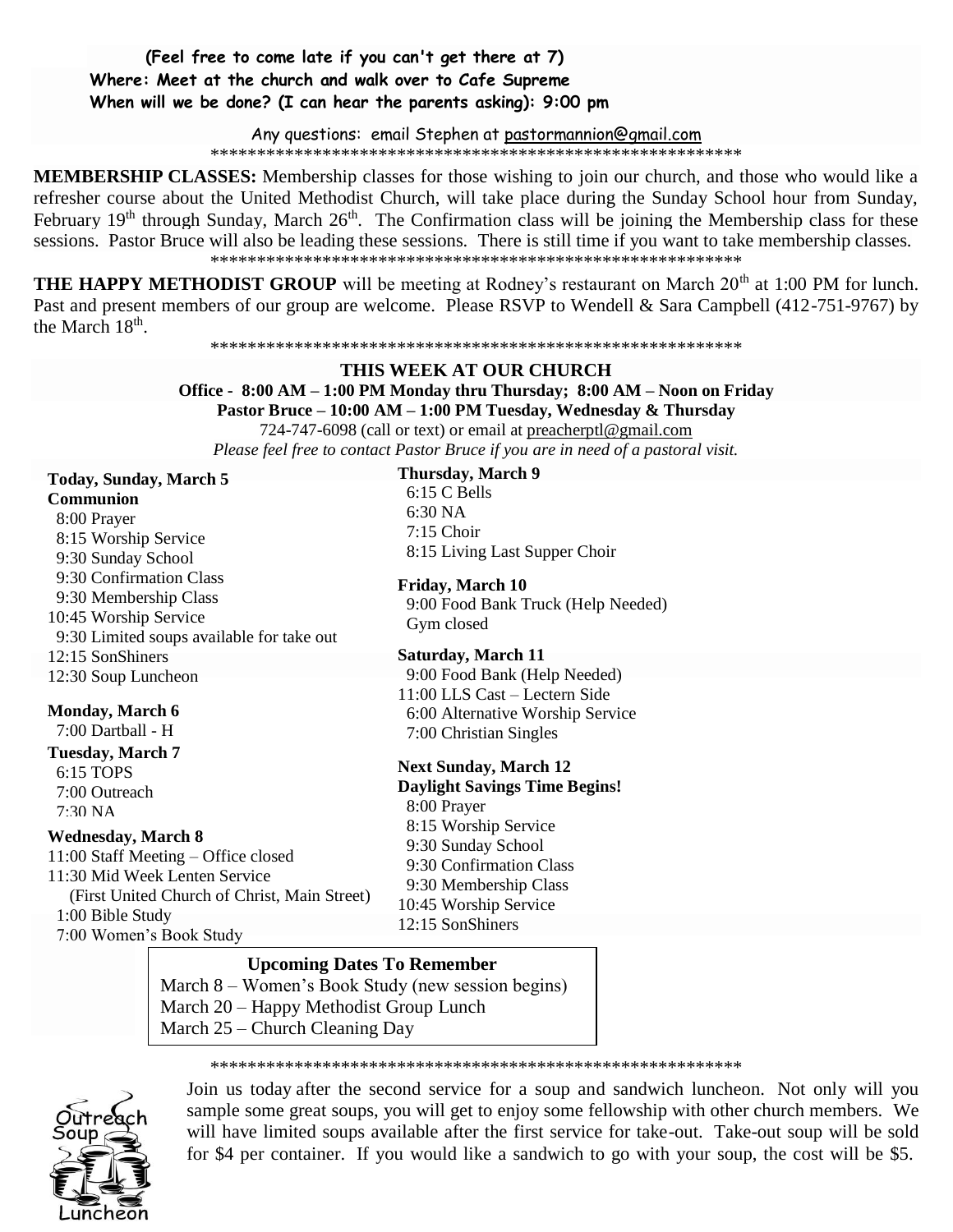Soup makers – look for the sign-up poster in the Narthex. We can't do it without your great soups!

# **ANNOUNCEMENTS**

**CHILDREN'S COLLECTIONS:** The Children's Collection today will be given to the Irwin VFD Ambulance Service. This is the ambulance service that responds to our calls to help those who are ill or injured while at our the church.

Race for Grace: 2/26-\$220.00

**UPPER ROOM:** The March/April issue of the Upper Room is now available in the narthex. Holy Week devotions are in this issue. This small devotional helps us gain a deeper spiritual experience. Pick one up today.

**A CALL FOR PRAYER WARRIORS!** Pastor Bruce is organizing an Army of Prayer Warriors. His challenge is to enlist members of our congregation to commit to the daily task of praying for a particular list of people from our church family. You will be given a "Prayer Warrior's Prayer Assignment Book" with guidelines for this program. Every 6 months you will receive a new list of prayer concerns and booklet. If you are interested in becoming one of FUMC's Prayer Warriors please see Pastor Bruce. He will give you more information on the program.



CALLING ALL WOMEN. . . Wednesday, March 8<sup>th</sup> is your next opportunity to join the Women's Bible/Book Study. We meet every other Wednesday at 7:00 p.m. During this session, we will explore the Apostles' Creed. Adam Hamilton, the author of Creed, will help us explore not only what Christians believe, but also why it matters. You may purchase Creed online at Amazon.com or Cokesbury.com. You may also purchase a book at our first gathering on Wednesday, March 8<sup>th</sup> for \$12.50.

If you have any questions, please do not hesitate to contact Bonnie Judy (724) 622-8459 or Becky Platt (412) 445-9833. Please plan on joining us, you WILL be blessed!

Camp Fundraiser...Help our kids go to camp this summer by buying a hoagie or two! Orders will be taken March 5<sup>th</sup> and March 12<sup>th</sup> and the hoagies will be available for pick up on Sunday, March 19<sup>th</sup> following both services. If you know of a camper, please put their name at the top of your order form and their account will receive credit for the sale. If you don't know of a camper, your proceeds will go to the General Campership Fund of our church. Thanks for your support!

Questions...contact Laurie Saporito at 724-864-5649 or cts72@hotmail.com

WORK TRIP ADULT MEMBERS NEEDING CLEARANCES: All adults or youth 18 years old and will be out of high school this year who want to go on the work trip need to have a child abuse clearance and a criminal record check. Forms are in the office on the desk or they can be obtained on line.

Act 34 - PA criminal clearance- https://epatch.state.pa.us

Requester: First United Methodist Church 310 Oak Street Irwin, PA 15642-3558 724-863-6858 Check church

Act 151 - PA child abuse clearance - https://www.compass.state.pa.us/CWIS Check volunteer

\*\*\*\*\*\*\*\*\*\*\*\*\*\*\*\*\*\*\*\*\*\*\*\*\*\*\*

WORK TRIP TEAM MEMBERS - LAY GRANT SCHOLARSHIP APPLICATIONS: I do not know if monies are available from the conference for financial assistance in attending the work trip this year. All we can do is apply and see if there is some funding. Some years there has been money and other years there has not. I would like families with multiple people attending, youth, and any other individuals needing assistance in attending to consider filling out an application. Never should anyone not attend the work trip because of money. Our church family has been very generous in supporting our members and many have sponsored someone in the past.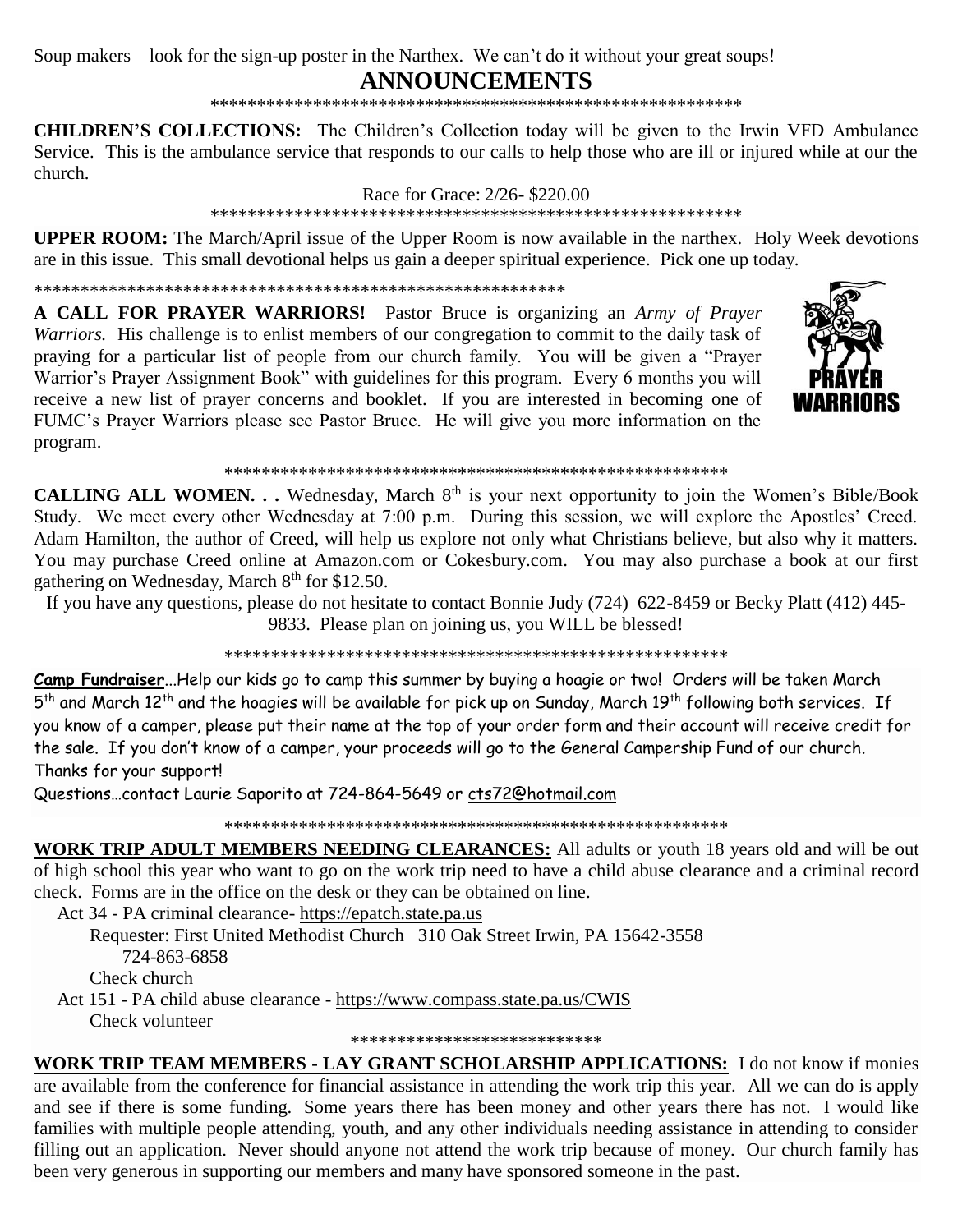The applications are on the desk in the church office. It will only take a few minutes to fill out the form. Place the completed form in our mail slot (second row, second from left). DO NOT HAVE THE FORM SIGNED BY PASTOR BRUCE - I will give him all the forms at one time. I would like the completed forms back to me by Easter, April 16th. I need to have them to conference that week to be considered for June.

Any questions - Pat Osterman email: [namretsojp@gmail.com](javascript:window.top.ZmObjectManager.__doClickObject(document.getElementById(%22OBJ_PREFIX_DWT2698_com_zimbra_email%22));)

\*\*\*\*\*\*\*\*\*\*\*\*\*\*\*\*\*\*\*\*\*\*\*\*\*\*\*\*\*\*\*\*\*\*\*\*\*\*\*\*\*\*\*\*\*\*\*\*\*\*\*\*\*\*\*\*\*

## **"WHAT CHRISTIANS BELIEVE"**

Midweek Lenten Services at First United Church of Christ on Main Street These services are sponsored by the *Norwin Men's Prayer Fellowship* group

**11:30 AM – Hymn Sing 12:00 Noon – Worship 12:30 PM - Lunch** \*\*\*

**March 8th** Topic: "Jesus, an Incarnate Son" Speaker: Rev. Brenda Barnes **March 15th** Topic: "A Ghost the Works Within Us" Speaker: Abraham Sandler **March 22th** Topic: "The Living Body of Christ on Earth" Speaker: Rev. Al Kimmel **March 29th** Topic: "How Humiliating" Speaker: Rev. Nick Poole **April 5th** Topic: "How Exciting" Speaker: Shelli Prindle **April 12th** Topic: "For Ever and Ever" Speaker: Rev. Ronald Durika

\*\*\*Lunch provided (for a fee) by the Colonial Grille \*\*\*\*\*\*\*\*\*\*\*\*\*\*\*\*\*\*\*\*\*\*\*\*\*\*\*\*\*\*\*\*\*\*\*\*\*\*\*\*\*\*\*\*\*\*\*\*\*\*\*\*\*\*\*\*\*

**EVERYBODY LOVES EASTER CANDY!!!** The Church Easter candy sale for 2017 is starting on Sunday, February 26th. We will have order forms for families and members to take home to sell to their family and friends. Orders are due back to the church no later than Sunday, March 19th, to

allow enough time for the orders to be fulfilled. We will still take individual orders before and after each service in the narthex.

All monies are due at the time of order. Candy will be available for pick-up on Palm Sunday (April 9th) and will be available by family. 35% of all sales go directly to the church. Please help to support the finances of our church by purchasing your Easter candy through our fundraiser.

Thank you, The FUMC Finance Committee

\*\*\*\*\*\*\*\*\*\*\*\*\*\*\*\*\*\*\*\*\*\*\*\*\*\*\*\*\*\*\*\*\*\*\*\*\*\*\*\*\*\*\*\*\*\*\*\*\*\*\*\*\*\*\*\*\*

## **CHURCH CLEANING DAY - SAVE THE DATE VOLUNTEERS NEEDED!**

Saturday, March 25, 2017 at 9:00 am

Each volunteer will be assigned a project area to work on your own or in small groups. Please bring your bucket and rags! All help will be used and appreciated! We have a large, old church and all areas need cleaned out and scrubbed down.

If you have questions, please contact Becky Rudy 724-493-3734

\*\*\*\*\*\*\*\*\*\*\*\*\*\*\*\*\*\*\*\*\*\*\*\*\*\*\*\*\*\*\*\*\*\*\*\*\*\*\*\*\*\*\*\*\*\*\*\*\*\*\*\*\*\*\*\*\*

**OPPORTUNITIES TO SERVE** Please see the clipboard that is being passed today for the following opportunities for service: 1) People to perform in and bring cookies to the talent show tonight, and 2) Volunteers to assist with the monthly coffee hours; If you do not get the clipboard and would like to volunteer, please come to the organ to tell Dianne.

\*\*\*\*\*\*\*\*\*\*\*\*\*\*\*\*\*\*\*\*\*\*\*\*\*\*\*\*\*\*\*\*\*\*\*\*\*\*\*\*\*\*\*\*\*\*\*\*\*\*\*\*\*\*\*\*\*

**ATTENTION ALL LADIES!** The Mother/Daughter Banquet will be held on May 13, 2017 Contact Dawn Capecci @ 412-651-2503 for more information or for ways you can help make the banquet a success.

\*\*\*\*\*\*\*\*\*\*\*\*\*\*\*\*\*\*\*\*\*\*\*\*\*\*\*\*\*\*\*\*\*\*\*\*\*\*\*\*\*\*\*\*\*\*\*\*\*\*\*\*\*\*\*\*\*

RACE FOR GRACE: The 10<sup>th</sup> Annual Race for Grace will be held on Saturday, April 8<sup>th</sup>. Join our team to run or walk and support a great cause. Discounted registration ends March 7<sup>th</sup>, but you can register and be guaranteed a t-